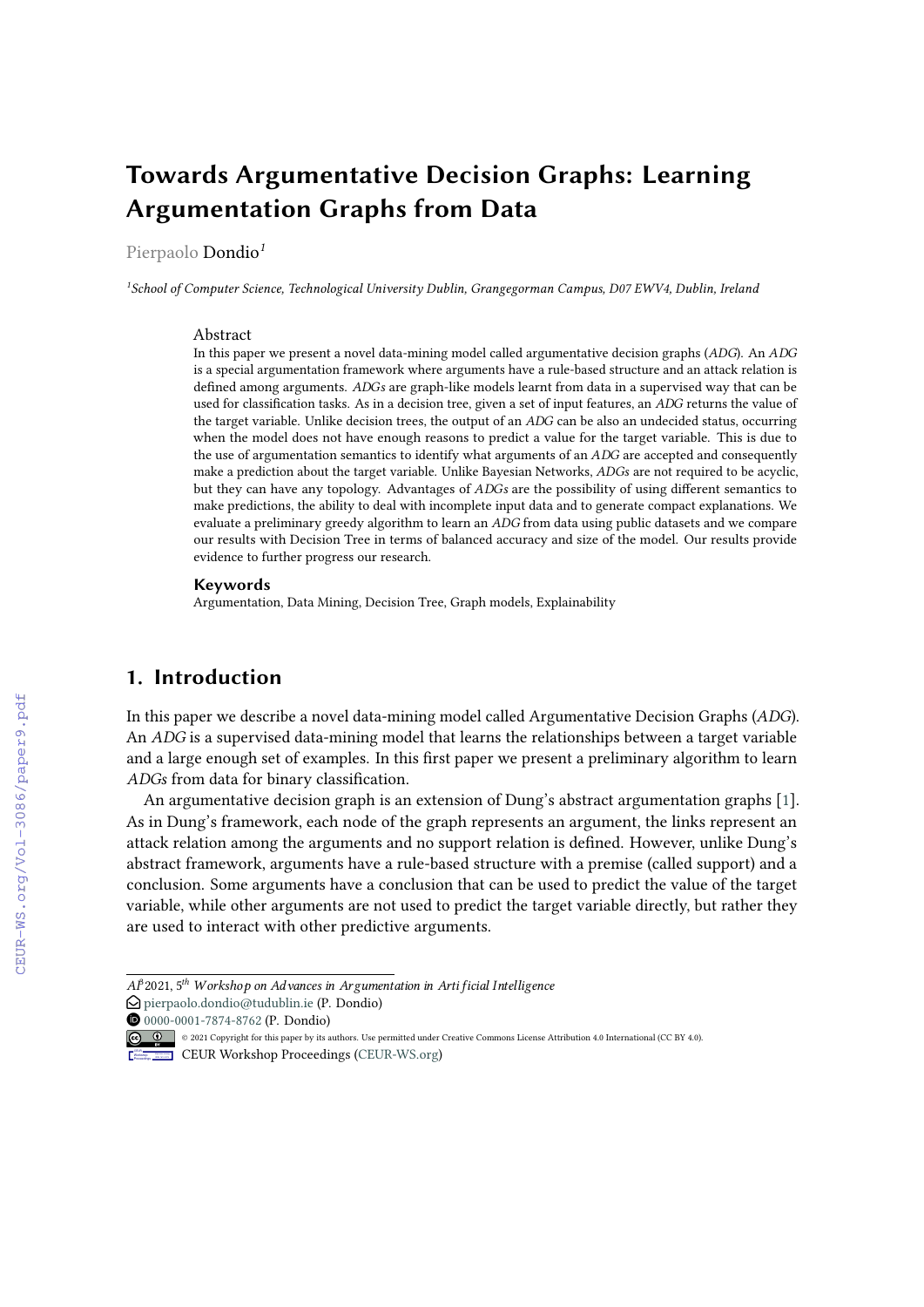The main reason to introduce  $ADG$  is the willingness to bring the advantages of symbolic non-monotonic reasoning into data-mining models. An ADG is an extension of an abstract argumentation framework, that is a symbolic reasoning system able to represent partial and conflicting knowledge and to formalize a large set of non-monotonic semantics. For this reason, an ADG can deal with partial information and make predictions when some of the inputs are missing.

The predictions of an ADG are made by applying an argumentation semantics. We first recall that an argumentation semantics is a set of postulates used to identify the set of acceptable arguments, called extensions. In the labelling approach [\[2\]](#page-14-0) adopted in this paper, the effect of an argumentation semantics is to assign a label in, out or undec to each argument. This means that an argument can respectively be accepted, rejected or deemed undecided. The undec label represents a situation in which the semantics has no reasons to definitely accept or reject an argument. A first advantage of using argumentation semantics is that the various semantics offer a rich toolset to model different ways of making decisions. Grounded semantics, for instance, represents a skeptical acceptance strategy, while preferred semantics is a so-called *credulous* semantics that has less conservative conditions to accept an argument. A second advantage is that an *ADG* could output an *undecided* status. This means that an  $\overline{ADG}$  can either make a prediction or abstain from making one. This happens in situations in which the input data create a conflict that cannot be resolved by the rules of the semantics and therefore there is no ground to take a decision. The undecided status provides an ADG with a way of quantifying the uncertainty generated by conflicting information. Third, the use of an attack relation between arguments coupled with an argumentation semantics generate compact and understandable explanations. In a distinctive non-monotonic fashion, a single argument can invalidate many others and directly or indirectly support a specific conclusion. Even in a large argumentation graph, the arguments that are responsible for a conclusion could be a small subset. This could make the explanations more compact and understandable.

Data-mining models that could be considered similar to *ADGs* are explainable models such as Decision Trees [\[3\]](#page-14-1), or graph-like structures learnt from data such as Bayesian Networks [\[4\]](#page-14-2). In this paper, we provide an introduction to  $ADGs$  and we underline the differences between  $ADG$  and similar models. In the second part of this paper, we also provide a first greedy algorithm to learn an ADG from data and we evaluate the performance of such algorithm versus decision trees using benchmark classification datasets.

The paper is organized as follows. In section 2 we recall the basics of abstract argumentation semantics, in section 3 we introduce our  $ADG$  model, while in section 4 we critically compare them to decision trees. Section 5 describes an algorithm to learn  $\overline{ADG}$  from data that is evaluated in section 6, while related works are described in section 7.

# **2. Abstract Argumentation Semantics**

**Definition 2.1.** *An argumentation framework is a pair* ⟨, ℛ⟩*, where is a non-empty finite set whose elements are called arguments and*  $\mathcal{R}$  ⊂  $\mathcal{A}$ r  $\times$   $\mathcal{A}$ r *is a binary relation, called the attack relation.*  $If (a, b) \in \mathcal{R}$  we say that a attacks *b.* An argument a is initial if it is not attacked by any argument, *including itself*.

An argumentation framework  $AF = \langle Ar, \mathcal{R} \rangle$  identifies a directed graph. We define the restriction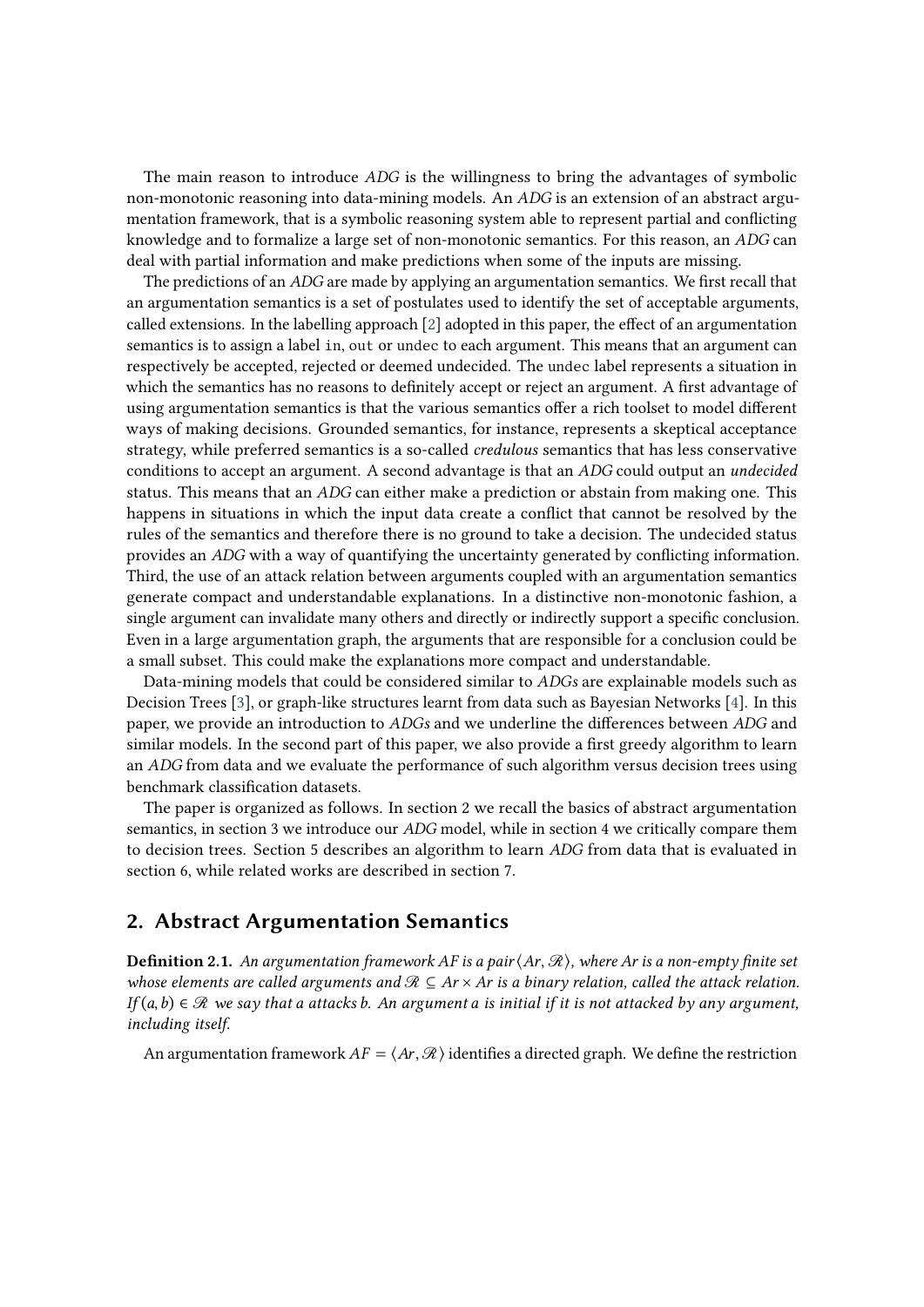of an argumentation framework to a set of nodes *S* as the framework  $AF_{\downarrow S}$  corresponding to the vertex-induced subgraph of  $AF$  identified by  $S$ :

**Definition 2.2.** Given  $AF = \langle Ar, \mathcal{R} \rangle$ , the **restriction** of  $AF$  to a set of nodes  $S \subseteq Ar$  is the argumentation framework  $AF_{\downarrow S} = \langle S, \mathcal{R}_s \rangle$  where  $\mathcal{R}_s = \mathcal{R} \cap (S \times S)$ .

An abstract argumentation semantics identifies a set of arguments that can survive the conflicts encoded by the attack relation  $\mathcal{R}$ . Dung's semantics require a group of acceptable arguments to be conflict-free (an argument and its attackers cannot be accepted at the same) and admissible (the set of arguments defends itself from external attacks).

**Definition 2.3.** *A set*  $Arg ⊆ Ar$  *is conflict-free iff*  $\forall a, b ∈ Arg, (a, b) ∉ R$ .

**Definition 2.4.** *A set Arg ⊆ Ar defineds an argument a ⊆ Ar iff* $$\forall b \in Ar such that (b, a) \in \mathcal{R}$ ,  $\exists c \in Arg$$ *such that*  $(c, b) \in \mathcal{R}$ . The set of arguments defended by Arg is denoted  $\mathcal{F}(Arg)$ . A conflict-free set *Arg is admissible if*  $Arg \subseteq \mathcal{F}(Arg)$  *and it is complete if*  $Arg = \mathcal{F}(Arg)$ .

We follow the labelling approach of [\[2\]](#page-14-0), where a semantics assigns to each argument a label in, out or undec.

**Definition 2.5.** Let  $AF = \langle Ar, \mathcal{R} \rangle$ . A **labelling** is a total function  $\mathcal{L}: Ar \rightarrow \{in, out, under\}$ . *We write*  $\text{in}(\mathcal{L})$  *for*  $\{a \in Ar | \mathcal{L}(a) = in \}$ *,*  $\text{out}(\mathcal{L})$  *for*  $\{a \in Ar | \mathcal{L}(a) = out \}$ *, and undec*( $\mathcal{L}$ ) *for*  $\{a \in Ar | \mathcal{L}(a) = in \}$  $Ar[\mathcal{L}(a) = undec$ .

**Definition 2.6.** Let  $AF = (Ar, R)$ . A *complete labelling* is a labelling such that for every  $a \in Ar$ *holds that:*

- 1. *if a is labelled in then all its attackers are labelled out;*
- 2. *if* a is labelled out then it has at least one attacker that is labelled in;
- 3. *if is labelled then it has at least one attacker labelled and no attackers labelled .*

**Definition 2.7.** *Given*  $AF = (Ar, \mathcal{R})$ ,  $\mathcal{L}$  *is the grounded labelling iff*  $\mathcal{L}$  *is a complete labelling where*  $undec(\mathcal{L})$  is maximal (w.r.t. set inclusion) among all complete labellings of AF.  $\mathcal L$  is the **preferred** *labelling iff*  $\mathcal{L}$  *is a complete labelling where in*( $\mathcal{L}$ ) *is maximal* (w.r.t. set inclusion) among all complete *labellings of AF. A stable labelling is a complete labelling with undec* $(\mathcal{L}) = \emptyset$ *.* 

The grounded semantics, first introduced by Pollock [\[5\]](#page-14-3), is a skeptical semantics that can be computed in polynomial time by accepting initial arguments and then any argument defended directly or indirectly by initial arguments. In this first paper, grounded semantics is the only semantics used by an ADG.

# **3. Argumentative Decision Graphs**

In this section we introduce the notion of argumentative decision graphs. We work with a dataset composed by a set of features, each of them taking values in a finite set. A feature represent the target variable of the classification task. Informally, an argumentative decision graph is an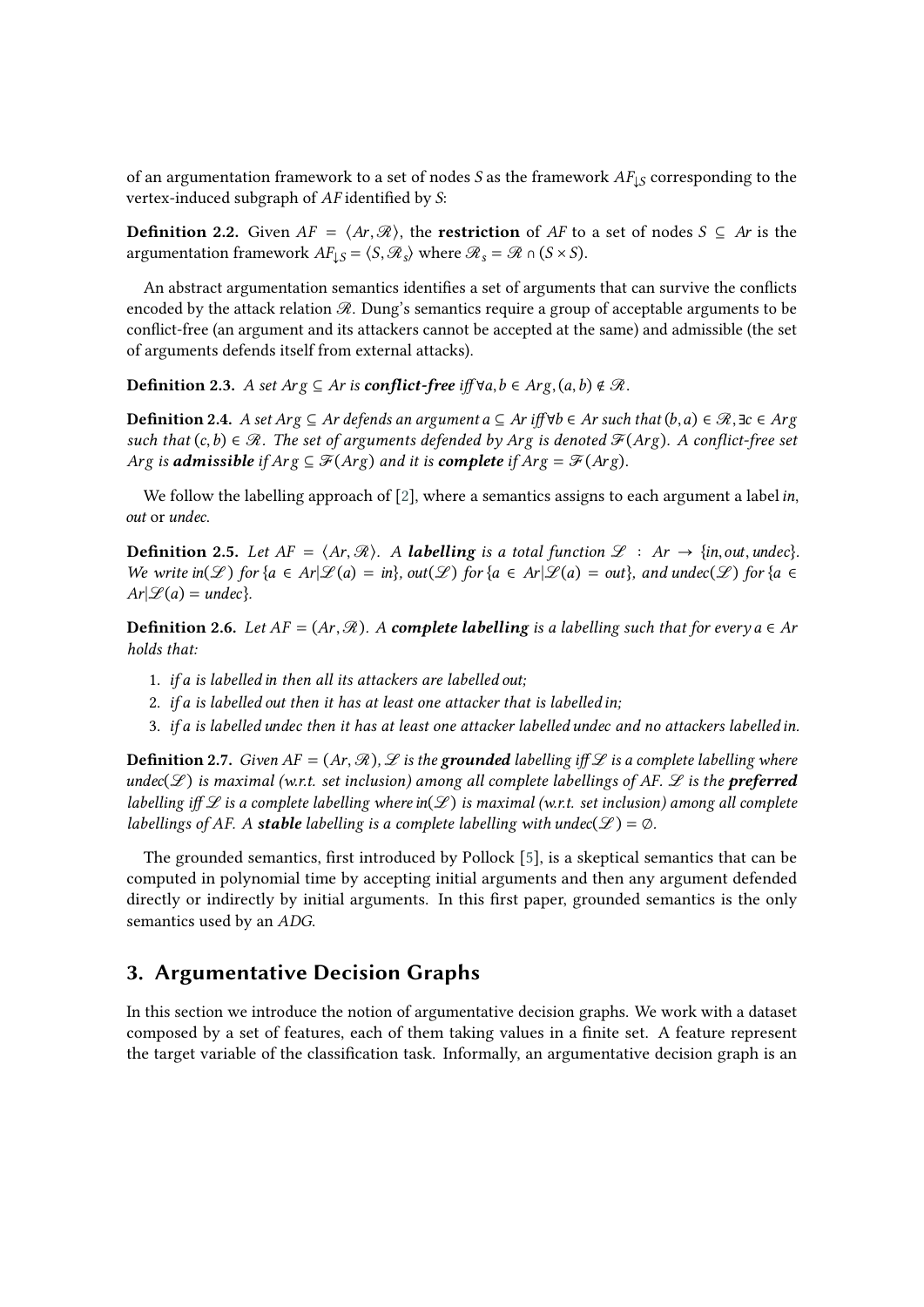extension of Dung's abstract argumentation graph [\[1\]](#page-14-4) where arguments have a rule-based structure with a premise (also called the support) and a conclusion. The premise of each argument consists of a feature and an associated value, while the conclusion is a value for the target variable. Some arguments might have an empty conclusion, meaning that their role is not to predict the target variable directly, but rather to interact with other predictive arguments.

Formally, we consider a dataset  $\mathcal D$  represented by a  $N \times M$  matrix-like data structure, where each row is called an instance of the dataset and each column is called a feature. An instance can be represented by a tuple  $t = \langle v_1,..,v_m \rangle$ , where  $v_i$  is the value associated with the  $i^{th}$  feature  $f_i$ . We consider the predicates of the form  $f_i(v)$ , with the meaning *"the feature i* has the value  $v$ ".

Given a tuple  $t = \langle v_1,..,v_i,..,v_m \rangle$ , the predicate  $f_i(v)$  is *verified* by  $t$  iff  $v_i = v$  (the value of the  $i^{th}$ component of the tuple *t* is equal to  $v$ ), and *not verified* otherwise. One of the features  $f_i$  is called the target variable and it is denoted with  $y$ , and therefore the predicates involving the target variable have the form  $y(v)$ . The set of all the predicates is called  $\mathscr{P}_f\cup\mathscr{P}_y,$  where  $\mathscr{P}_y$  is the set of predicates regarding the target variable  $y$  and  $\mathscr{P}_f$  the set of predicates regarding the other features  $\{f_1..f_m\}$ .

An *ADG* is an argumentation framework where each argument *a* has a structure  $a = \langle \phi, \theta \rangle$ , where  $\phi \in \mathcal{P}_f$  and  $\theta$  is either the empty set or a target variable predicate  $y(v)$ . An argument with a non-empty conclusion is called a *predictive* argument. An attack relation is defined over the arguments. The definition is therefore the following:

**Definition 3.1.** An argumentative decision graph ADG is an argumentation framework  $AF =$  $(Ar,\mathscr{R})$  where each  $a\in Ar$  has the form  $a=\langle\phi,\theta\rangle,\phi\in\mathscr{P}_f,\theta\in\mathscr{P}_y\cup\varnothing$  and  $\mathscr{R}\subseteq Ar\times Ar.$ 

**Example 1.** Let us consider the dataset  $\mathcal{D}_1$  in Table 1, describing Paul's activities on Sunday. The dataset has the following four Boolean features: *w* (whether the weather is windy), *s* (whether the weather is sunny), *k* (whether Paul has a sore knee or not) and *l* (whether Paul has a fishing licence) and a target variable *a* (*activity*), that takes the two values *{surf, fish}*. Using the features of  $\mathcal{D}_1$ , the following two ADGs are given:

•  $ADG_1 = \{\{a_1, a_2, a_3\}, \{(a_1, a_2), (a_2, a_3), (a_3, a_2)\}\}$ 

• 
$$
ADC_2 = \langle \{a_1, a_2, a_3, a_4\}, \{(a_1, a_2), (a_2, a_3), (a_3, a_2)\}\
$$

where  $a_1 = \langle k(yes), \emptyset \rangle$ ,  $a_2 = \langle w(yes), a(surf) \rangle$ ,  $a_3 = \langle s(yes), a(fish) \rangle$ ,  $a_4 = \langle w(no), a(fish) \rangle$ .

 $ADC<sub>1</sub>$  is saying that Paul goes surfing if the weather is windy (argument  $a<sub>2</sub>$ ) and fishing if the weather is sunny  $(a_3)$ , but he cannot do both of the activities  $(a_2$  and  $a_3$  mutually attack each other), and he does not go surfing if he has a sore knee  $(a_1$  attacks  $a_2$ ).  $\mathit{ADC}_2$  is adding the information that Paul goes fishing if the weather is not windy  $(a_4)$ . We can represent an  $\mathit{ADC}$  with a directed graph where each node is labelled with the argument it represents. In figure 1  $ADG<sub>1</sub>$  and  $ADG<sub>2</sub>$ are shown. For readability, we also wrote the description of each argument.

#### **3.1. Well-formed ADGs**

In order to be well-formed, the attack relation of an ADG has to satisfy some consistency constraints. The first constraint is that there is no attack between two arguments whose supports contain the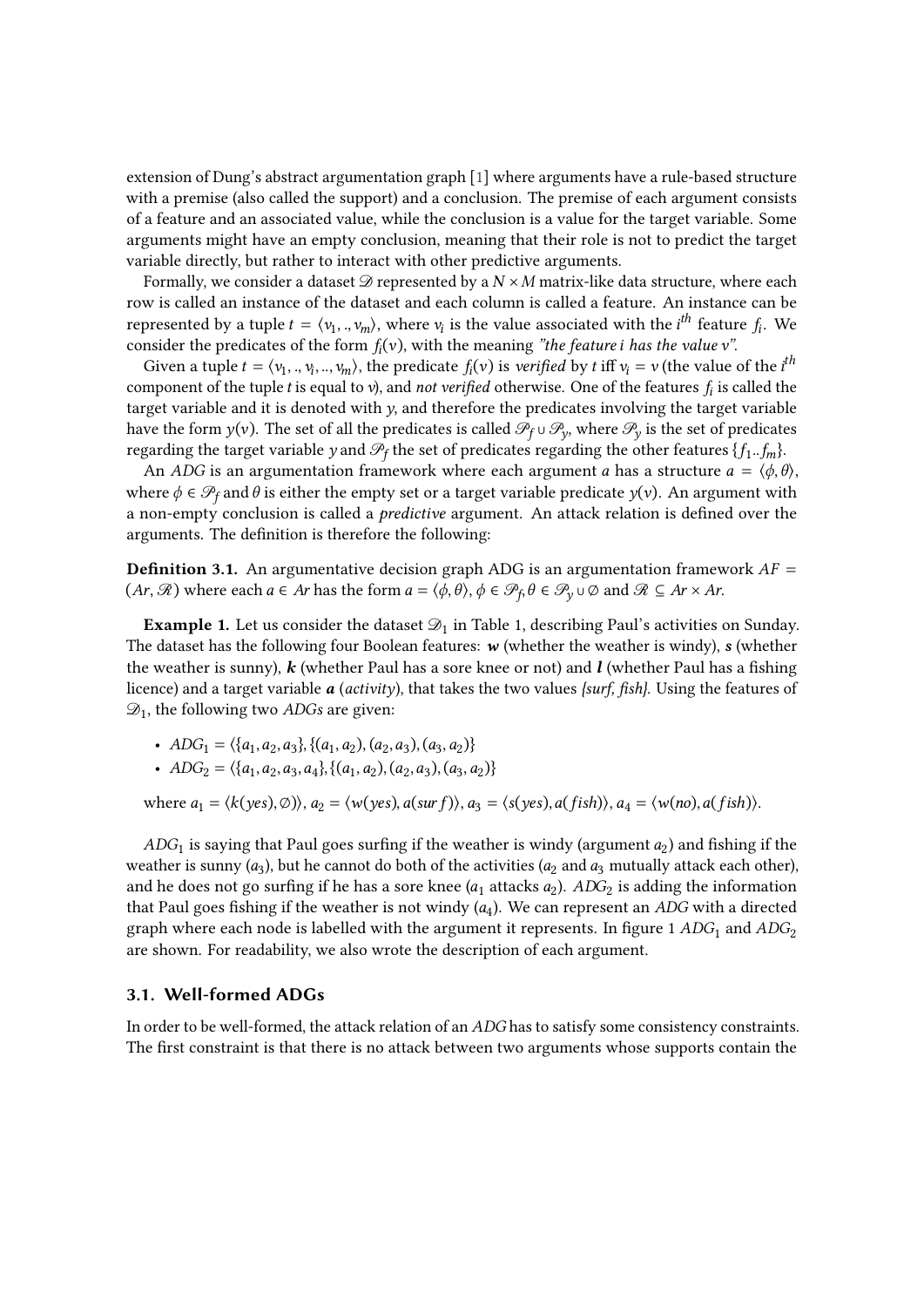#### **Table 1**

The dataset  $\mathcal D$  consists of 10 tuples and four features. The values of the target variable *activity* predicted by  $ADG<sub>1</sub>$  and  $ADG<sub>2</sub>$  are also reported.

| ID             | Sunny $(s)$ | Windy (w) | Sore Knee (k) | Activity (a) | $P_{ADG_1}$ | $P_{ADG_2}$ |
|----------------|-------------|-----------|---------------|--------------|-------------|-------------|
|                | Yes         | Yes       | Yes           | Fish         | Fish        | Fish        |
| $\overline{2}$ | Yes         | Yes       | No            | Surf         | und         | und         |
| 3              | Yes         | No        | No            | Fish         | Fish        | Fish        |
| $\overline{4}$ | Yes         | No        | No            | Fish         | Fish        | Fish        |
| 5              | No          | Yes       | Yes           | Fish         | unk         | unk         |
| 6              | No          | No        | Yes           | Fish         | unk         | Fish        |
| 7              | No          | Yes       | No            | Surf         | Surf        | Surf        |
| 8              | No          | No        | No            | Fish         | unk         | Fish        |
| 9              | No          | Yes       | Yes           | Surf         | unk         | unk         |
| 10             | No.         | Yes       | No            | Surf         | Surf        | Surf        |



**Figure 1:** Two ADGs.

same feature. This is because the two arguments are mutually exclusive, since only one of the two supports can be verified by an input tuple. The second constrain is that there is no attack between two arguments whose conclusions are the same and not empty. Third, if two arguments  $a$  and  $b$ have mutually exclusive conclusions and they use different features in their supports, there must be an attack between them: either  $a$  attacks  $b$ ,  $b$  attacks  $a$  or they symmetrically attack each other. This constrain is introduced to guarantee that the predictions of an *ADG* are conflict-free, i.e., two arguments with mutually exclusive conclusions cannot be accepted at the same time. Formally the three constrains are as follows. We remind how  $y$  denotes the target variable and  $f_i$  the  $i^{ith}$  feature.

**Definition 3.2.** Given an  $ADC = \langle Ar, \mathcal{R} \rangle$ , the ADG is well-formed iff  $\forall a_1, a_2 \in Ar$  with  $a_1 =$  $\langle \phi_1, \theta_1 \rangle$ ,  $a_2 = \langle \phi_2, \theta_2 \rangle$  it holds that:

- 1. if  $\phi_1 = f_i(v_1)$  and  $\phi_2 = f_i(v_2)$  then  $(a_1, a_2) \notin \mathcal{R} \wedge (a_2, a_1) \notin \mathcal{R}$
- 2. if  $\theta_1 = \theta_2 \neq \emptyset$  then  $(a_1, a_2) \notin \mathcal{R} \wedge (a_2, a_1) \notin \mathcal{R}$
- 3. if  $a_1 = \langle f_1(v_x), y(v_1) \rangle$ ,  $a_2 = \langle f_2(v_y), y(v_2) \rangle$  and  $v_1 \neq v_2 \land f_1 \neq f_2$  then  $(a_1, a_2) \in \mathcal{R} \lor (a_2, a_1) \in \mathcal{R}$ .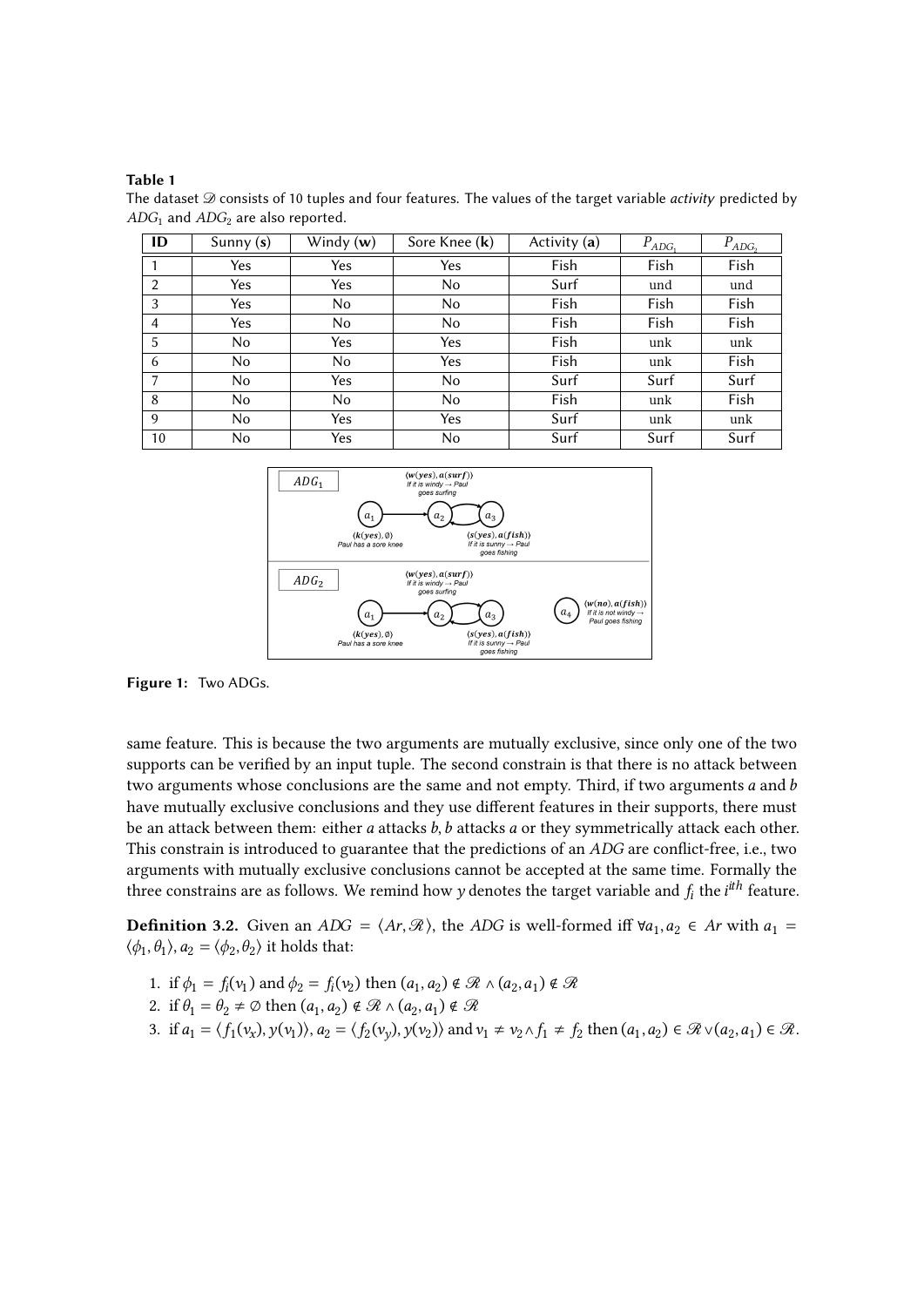#### **3.2. Making Predictions using an ADG**

We consider a dataset  $\mathscr D$  and an ADG built from  $\mathscr D$ . The target variable is y and Y is the set of values that the target variable can take.

An ADG identifies a function  $P_{ADC}$ :  $\mathscr{D} \to Y$   $\cup$  {und, unk} that, given an input tuple  $t \in \mathscr{D}$ , it returns either a value for the target variable or one of two additional outputs: undecided (und) or unknown (unk). The computation of  $P_{ADC}$  is described in algorithm 1. Given an input instance t, we first consider the set  $V$  of all the arguments whose support is verified by  $t$ . Then, we apply grounded semantics on the abstract argumentation framework restricted to the verified arguments. We remind how, since the ADG is well-formed, all the accepted arguments have the same conclusion. We then consider the following situations:

- 1. if there is at least a predictive accepted argument, the value predicted by the  $ADG$  is the value of the conclusion of any of the predictive accepted arguments.
- 2. if the extension is empty but there is at least one predictive argument that is undecided, then the predicted value of the  $ADG$  is the status undecided: there are arguments that could be used to predict the target variable, but they are part of conflicts that cannot be resolved.
- 3. in all the other cases, when there are neither accepted nor undecided predictive arguments, the value returned by the ADG is the status unknown.

**Algorithm 1:** The function  $P_{ADC}$  to make predictions given a tuple  $t \in \mathcal{D}$ . The dataset  $\mathcal{D}$  is described by the features  $f_1,..,f_m$  and target variable  $y$  taking values in the set Y.

 **Inputs**:  $ADG = \langle Ar, \mathcal{R} \rangle$ , a tuple  $t \in \mathcal{D}$ ; **Output**: a predicted value in the set  $Y \cup \{und,unk\}$   $V \leftarrow$  **verified**(Ar, t)  $\mathcal{L}$  ← **Grounded**( $ADC_{|V}$ ) **if**  $in(\mathcal{L}) \neq \emptyset$  **then if** ∃ $a \in \mathbf{in}(\mathcal{L}) \mid a = \langle \phi, \gamma(\nu) \rangle$  then **<sup>7</sup>** return *v* **<sup>8</sup> else i if**  $\mathbf{u} \cdot \mathbf{n} \cdot d(\mathcal{L}) \neq \emptyset \land \exists a \in \mathbf{u} \cdot \mathbf{n} \cdot d(\mathcal{L}) \mid a = \langle \phi, \nu(\nu) \rangle$  then return und; return unk

**Example 2**. Let us consider again  $ADC_1$  and  $ADC_2$  and the dataset  $\mathscr{D}_1$  in Table 1. Let us consider the first tuple  $t_1 = \langle yes, yes, jish \rangle$  and compute  $P_{ADC_1}(t_1)$ . All the three arguments  $a_1, a_2, a_3$  are verified by  $t_1$ , and therefore the argumentation graph to be considered is equivalent to the full one. The grounded semantics returns two accepted arguments  $\{a_1, a_3\}$  since  $a_2$  is defeated by  $a_1$ . Since  $a_3 = \langle s(yes), a(fish) \rangle$  then  $P_{ADC_1}(t_1) = fish$ . If we consider the tuple  $t_2 = \langle yes, yes, no, sur f \rangle$  (the weather is sunny and windy and Paul has no sore knee), only  $a_2$  and  $a_3$  are verified by  $t_2$ , and the resulting argumentation framework is a couple of mutually attacking arguments labelled undec by the grounded semantics and therefore  $P_{ADC_1}(t_2)$  =und. Regarding tuple  $t_6 = \langle no, no, yes, sur f \rangle$ (weather neither sunny nor windy, Paul has a sore knee), only argument  $a_1$  is verified and accepted by grounded semantics. However, this argument does not predict the target variable and, since there are no undecided arguments, nothing can be said about the target variable and  $P_{ADC_1}(t_6) =$ unk.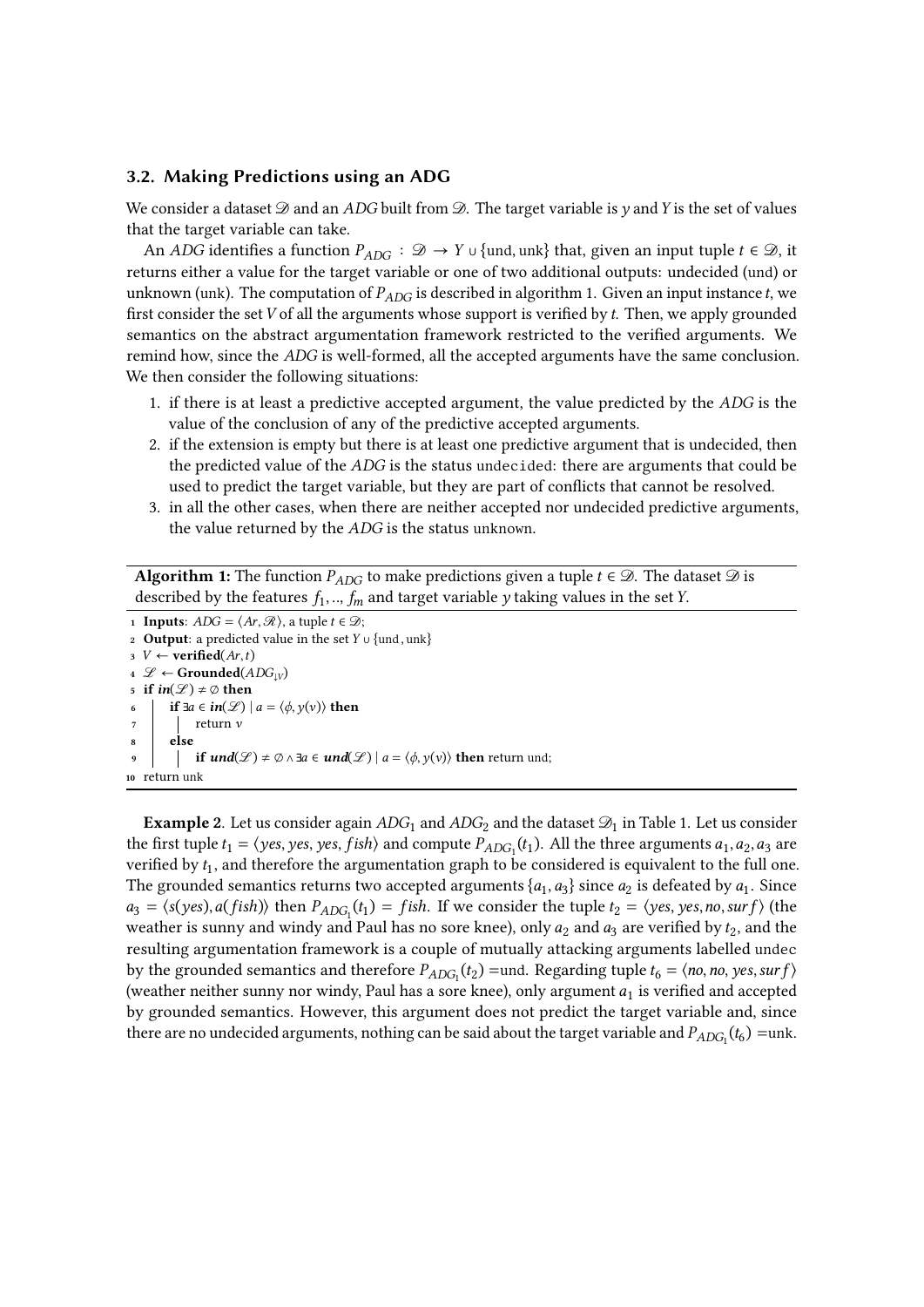By comparing the predictions of an  $ADC$  with the actual values of the target variable, the usual performance metrics derived from the confusion matrix such as accuracy, precision, recall and f1-score can be computed. The confusion matrix is a joint-frequency table of the predicted versus the actual values. In a binary classification the confusion matrix is a  $2 \times 2$  table. However, since an ADG can also return the two special values undecided and unknown, the confusion matrix will have two additional lines. In Figure 2 the confusion matrices for  $ADG<sub>1</sub>$  and  $ADG<sub>2</sub>$  computed using the dataset  $\mathcal{D}_1$  are shown.

| ADG <sub>1</sub>         |            | Actual values |                | ADG <sub>2</sub>      |                          |      | <b>Actual values</b> |  |
|--------------------------|------------|---------------|----------------|-----------------------|--------------------------|------|----------------------|--|
|                          |            | Fish          | Surf           |                       |                          | Fish | Surf                 |  |
|                          | Fish       | 3             | 0              |                       | Fish                     | 5    | 0                    |  |
| Predicted<br>values      | Surf       | $\Omega$      | $\overline{2}$ | Predicted<br>Values   | Surf                     | 0    | $\overline{2}$       |  |
|                          | Und        | 0             | 1              |                       | Und                      | 0    | 1                    |  |
|                          | <b>Unk</b> | 3             | 1              |                       | Unk                      | 1    | 1                    |  |
|                          |            |               |                |                       |                          |      |                      |  |
| Accuracy                 |            | 0.5           |                | Accuracy              |                          |      | 0.7                  |  |
| <b>Decision Accuracy</b> |            | 1             |                |                       | <b>Decision Accuracy</b> |      |                      |  |
| Precision                |            | 1             | 1              | Precision             |                          |      | 1                    |  |
| Recall                   |            | 0.43          | 0.66           | Recall                |                          |      | 0.66                 |  |
| F <sub>1</sub> -score    |            | 0.6           | 0.8            | F <sub>1</sub> -score |                          |      | 0.8                  |  |
| Unknown                  |            | 0.4           |                | Unknown               |                          |      | 0.2                  |  |
| Undecided                |            | 0.1           |                | Undecided             |                          |      | 0.1                  |  |

**Figure 2:** Confusion matrices for  $ADC_1$  and  $ADC_2$  for the dataset  $\mathcal{D}_1$  of Table 1.

We note how both  $ADG_1$  and  $ADG_2$  have a perfect accuracy when a prediction is generated (this is measured by the *decision accuracy* equal to 1), however  $ADC_1$  is in the unknown status in 4 out of 10 cases and undecided in one case, and therefore its overall accuracy is 0.5.  $\mathit{ADC}_2$  is a better predictive model since it makes predictions in more cases than  $\mathit{ADC}_1$  without adding any prediction error. This is reflected by its higher f1-score.

# **4. A critical comparison with Decision Trees**

In this section we outline some interesting differences and similarities between ADGs and decision trees. We consider again a dataset  $\mathscr D$  with a set of features  $\{f_1,..,f_n,y\}$  where  $y$  is the target variable. A decision tree (DT) [\[3\]](#page-14-1) is a tree-structure where each node is associated with a test on a feature (also referred as a variable in  $DT$  terminology), and each of the terminal nodes of the tree has a value of the target variable associated. Given an input tuple, a decision tree returns a predicted value for the target variable (the *decision*). In order to take a decision, the tree has to be visited starting from the root node. At each node the test associated with that node is evaluated and the result of the test determines which child node has to be visited next, until a terminal node is reached and a prediction is made. Figure 3 shows an example of two decision trees for the dataset  $\mathscr{D}_1$  in Table 1.  $T_1$  has three internal nodes and four terminal nodes.  $T_2$  has two internal and three terminal nodes, and it does not use all the features (for instance *windy* weather is not used). Decision trees can be learnt from data and many efficient algorithms have been proposed, such as ID3, C4.5 and CART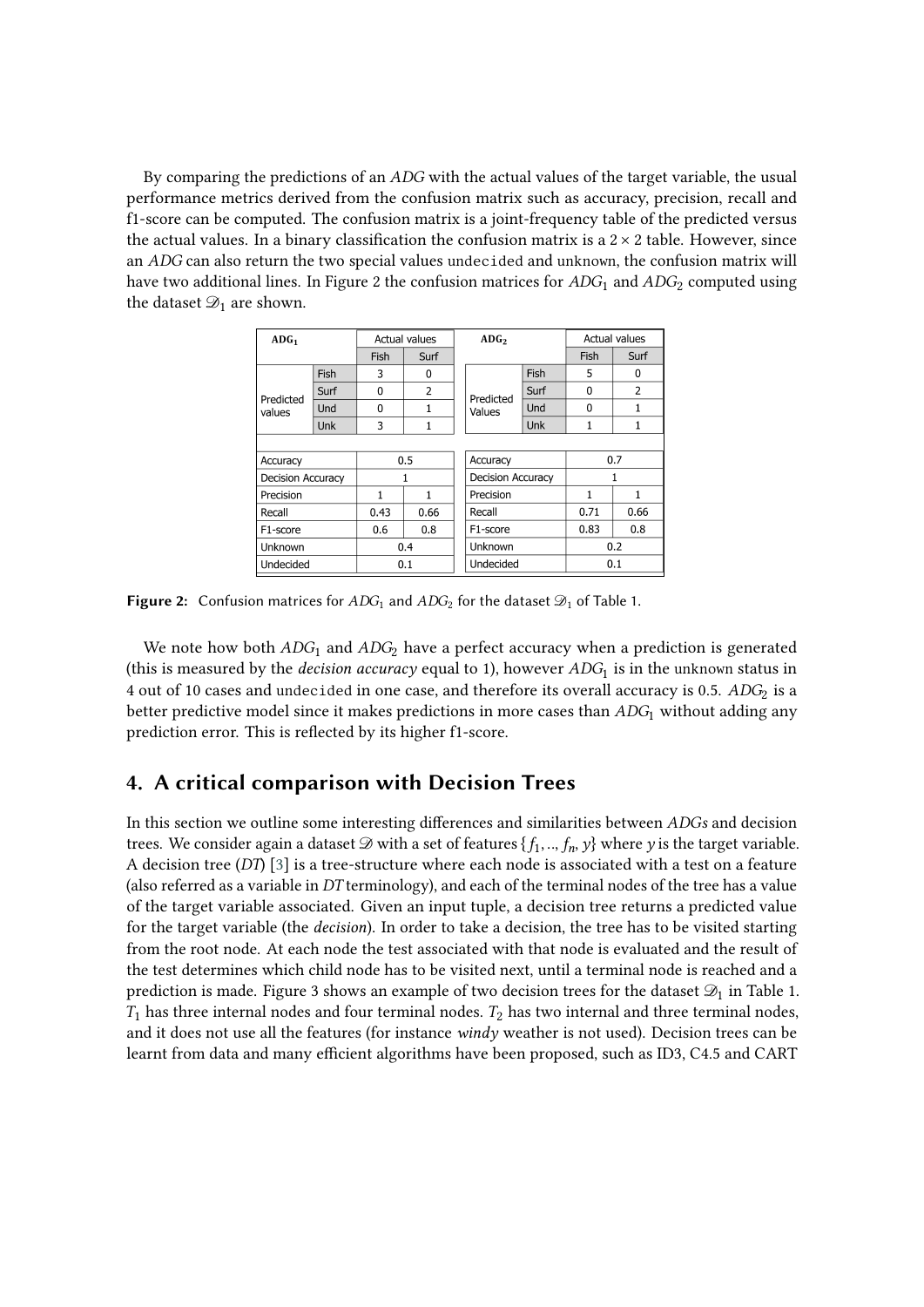[\[6\]](#page-14-5). The fundamental idea is similar, a tree is learnt in a top-down, recursive, divide-and-conquer approach. Starting from the root node, the algorithm selects the best variable to split the tree in two or more sub-trees. The best variable is the one that splits the tree in branches such that the target variable becomes easier to predict in each branch. Different measures for the concept of *easier to predict* are used by decision tree algorithms, such as the Gini index, the information gain (defined as the change in the entropy of the target variable conditioned to knowing the value of the variable tested for the split) and gain ratio. We now discuss some key differences and similarities between  $ADGs$  and decision trees  $(DT)$ .



**Figure 3:** Two decision trees for the dataset  $\mathcal{D}$  of Table 1.

**Entry point**. A decision tree has a single entry point - the root of the tree - and a specific order in which nodes are tested to generate a prediction. On the contrary, an ADG has no entry point and arguments can be evaluated in any order. The consequence is that, in case of partial information that is the value of one or more features is missing or unknown - an *ADG* has a higher chance to return a prediction. For instance, if the information about the feature *sore knee* is not available  $T_1$ and  $T_2$  cannot return a prediction, while  $ADG_1$  and  $ADG_2$  could.

**Adding new knowledge**. Let us suppose that new knowledge needs to be added to the dataset in the form of a new feature/variable. An argumentation graph is easier to be expanded; in order to add a new argument, it is enough to define the new set of attacks involving the new node. The previous structure of the graph is unchanged. On the other side, adding a variable to a decision tree without changing its previous structure can be done only by adding new terminal nodes testing the new variable or use the variable as the new root. Retraining the tree would in general generates a very different tree where the new variable might appear in different part of the graph. It can be observed that also for an  $ADG$  in order to find the optimal graph it might be necessary to modify the previous nodes and links. However, an *ADG* has more options when it comes to accommodate a new variable without changing the existing graph due to a less constrained topology.

**Representation of knowledge**. The topology of a DT and the one of an ADG are certainly different. However, despite the differences, both of the two models represent knowledge as a set of logical rules in disjunctive normal form. A tree is an acyclic graph where every path is disjoint from the other. Every path represents a distinct rule to reach a conclusion, and once a path is taken it is not possible to move back to another path. Multiple paths are usually present to reach the same conclusion. Therefore a  $DT$  represents knowledge as a set of mutually exclusive rules and each split represents a specialization of the support of a rule. On the contrary an ADG represents knowledge as a set of default rules, potentially defining an inconsistent (conflicting) set and subjects to exceptions. Every unidirectional attack provides an exception to a rule (=an argument) and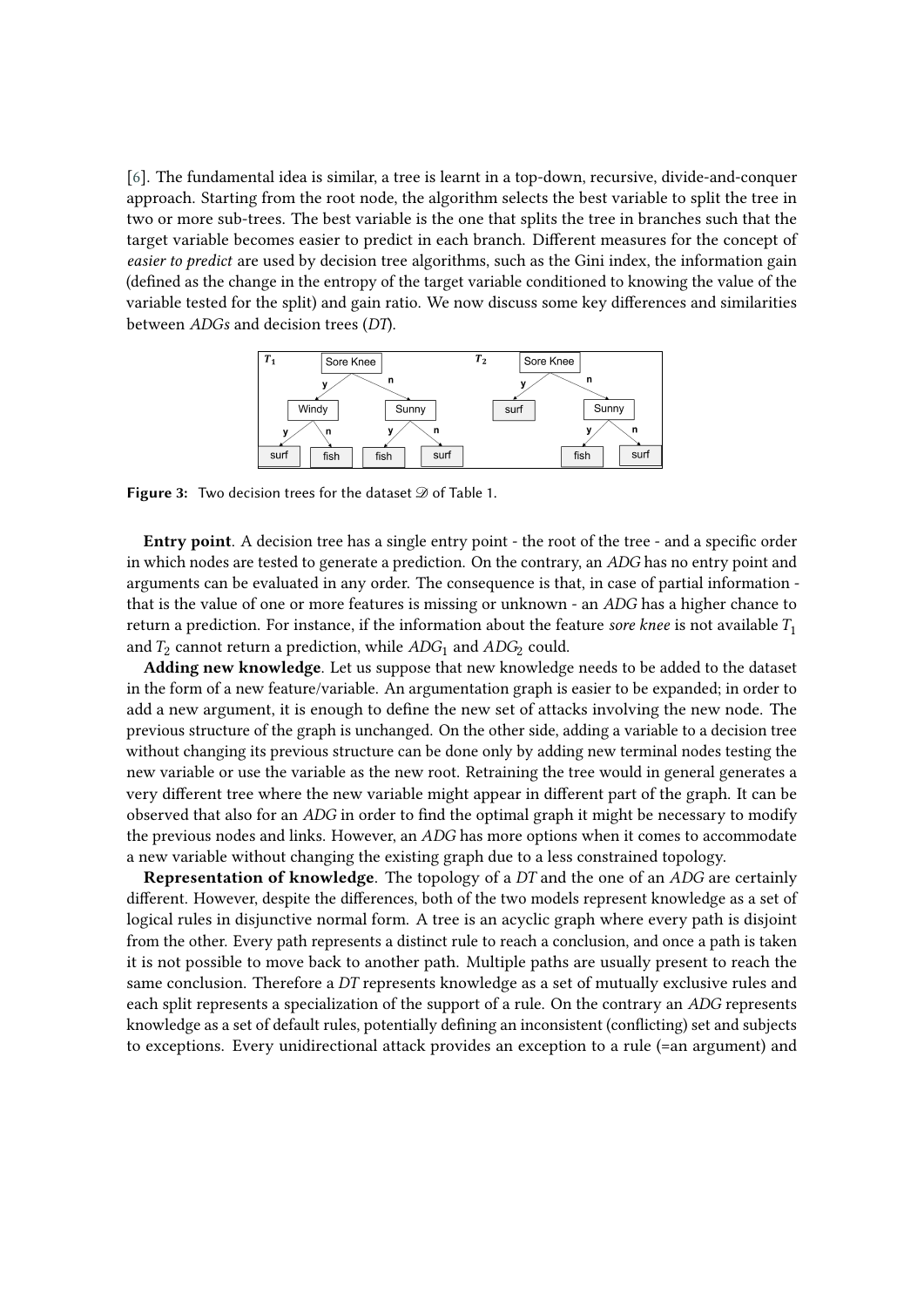therefore specializing further when the rule can be used. Depending on the context and the data, the conflict-based representation of the ADG could generate more understandable and compact models than the mutually exclusive rules generated by the  $DT$  or vice versa.

**Explanations**. Decision Trees are regarded as one of the most explainable data mining models. The tree structure, if not too complex, can be easily understood by a human. Each branch of the tree represents a specific input case, and each branch identifies a logical rule consisting of the conjunction of all the tests used to reach the terminal node from the root. For instance, *sore knee* and *not windy weather* is an explanation for Paul going fishing in the tree  $T_2$ . The length of an explanation is the length of the path from the root node to the terminal node. The average length of all the paths - often weighted by the number of tuples covered by each path - is a measure of the average length of the explanations generated by the decision tree.

Regarding an *ADG*, the structure can be also understood by a human if the argumentation graph has a small size, but it could be argued that the free topology of an argumentation graph makes it harder to be understood. However, even when the graph is large, the application of the chosen semantics reduces the number of arguments that are necessary to explain a decision. In general, the arguments defeated by an accepted argument are irrelevant to define the decision and, if we are using *grounded semantics* and the set of accepted arguments is not empty, the undecided arguments are also irrelevant. Moreover, we do not need all the accepted arguments since the acceptability of some arguments might depend on the acceptability of other arguments. The explanations could therefore be compact also for a large graph. The analysis of explanations is an important issue that will be covered in future works.

**Variable Importance**. In a decision tree, the importance of a variable is measured by the information gain, that is the reduction in the conditional entropy of the target variable. In other words, a variable is important if, by knowing its value, the target variable can be predicted with more certainty. In an ADG, various measures of the importance of a variable could be defined. For instance, the importance of an argument could be proportional to the number of input tuples for which the argument is necessary to obtain a prediction. Note how, since an argument refers to a specific feature-value pair, an ADG has a more fine-grained notion of variable importance. An aggregated value for each feature can then be provided.

**Semantics**. Another difference between DT and ADG is the way their outputs are produced. An ADG is evaluated using argumentation semantics to solve the conflicts encoded in the graph. Given an input tuple, an  $ADG$  is evaluated by mean of an argumentation semantics that labels the arguments as accepted, rejected or undecided. The undecided label provides an ADG with a *built-in* way of quantifying the uncertainty deriving from conflicting information. Moreover, semantics provide a way of representing different strategies to accept arguments. While the *grounded* semantics is the most skeptical semantics maximizing the set of undecided arguments, semantics such as the *preferred* are credulous semantics maximizing the set of accepted arguments. Semantics other than the *grounded* are often multi-status, meaning that they generate multiple sets of accepted arguments, all consistent with the semantics used. Multi-status semantics could be used to present multiple consistent scenarios to the decision makers, each of them with valid reasons to be accepted.

**Expressiveness**. Regarding the expressiveness of the two models, they are equivalent. Given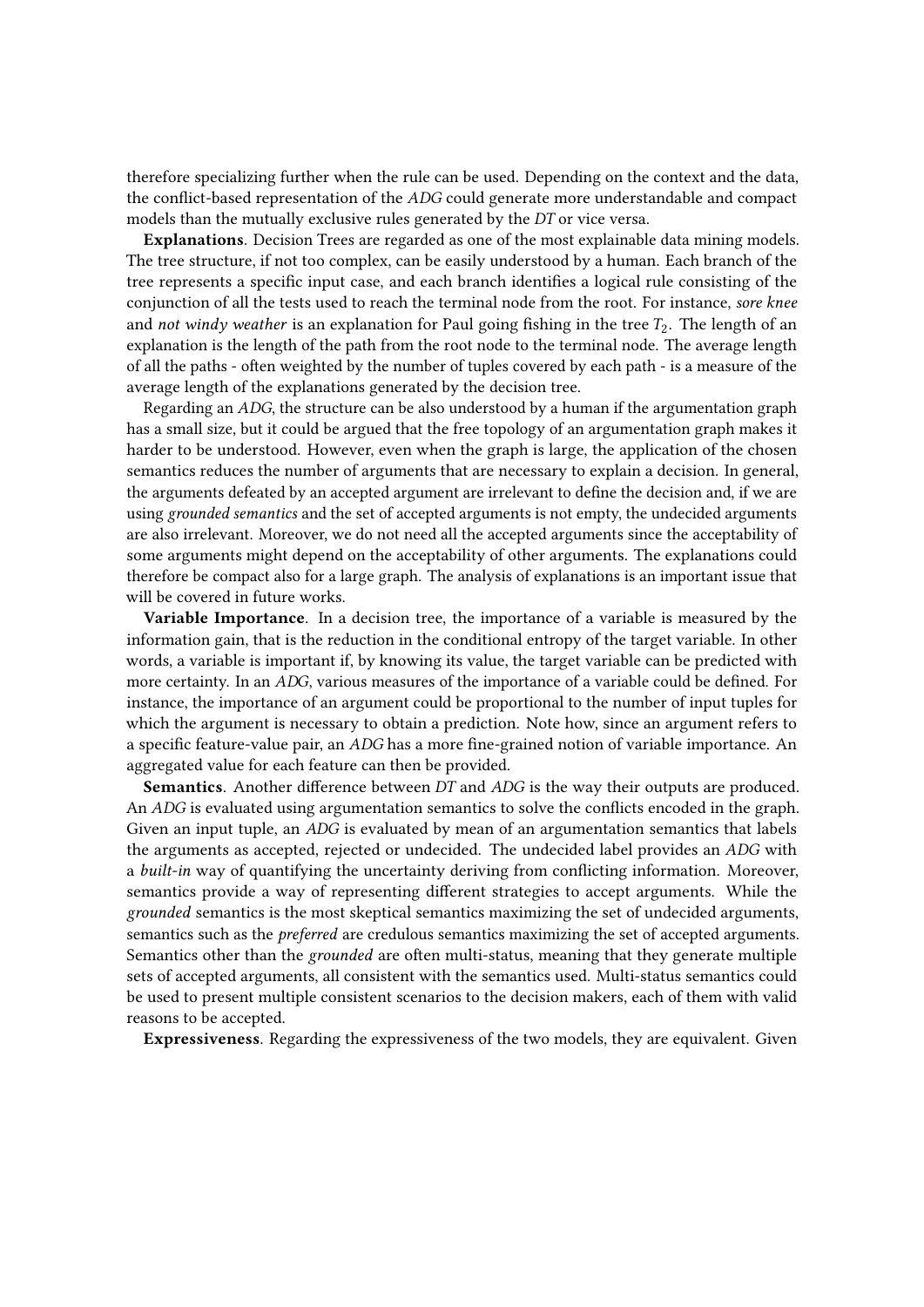an  $ADC$ , it is possible to define a DT computing exactly the same function. Indeed, if we compute the output of an  $ADG$  for all the input tuples, we can build an exhaustive  $DT$  where each path represents an input tuple and the value predicted by the terminal nodes is the same as the ADG output. Given a  $DT$ , an equivalent  $ADC$  can be built by following these rules:

- 1. for each directed link  $l$  from a node  $N$  to a terminal node  $M$  of the DT, create a predictive argument  $\langle f_i(v_n), y_m \rangle$ , where  $f_i$  is the variable tested at node N and  $v_n$  is the value of  $f_i$ identifying the link *l* connecting *N* to the terminal node *M*, and  $y_m$  is the value of the target variable predicted at node  $M$ .
- 2. for each link  $l$  from a node  $N$  to node  $M$  where  $M$  is non-terminal, create an argument  $\langle f_i(v_n),\varnothing\rangle$ , where  $f_i$  is the variable tested at  $N$  and  $v_n$  is the value of the feature identifying the link *l*.
- 3. after having found the arguments of the  $ADC$  using rules 1 and 2, for each argument a associated to a link  $l_a$  from node  $N$  to  $M$ , add to the attack relation  $\mathscr R$  the pair of nodes  $(a, b)$ , where  $b$  is any argument associated to a link  $l_b$  that is on a directed path  $\emph{p}$  connecting  $N$  to a terminal node so that  $l_a \notin p$ , unless the two arguments use the same feature or predict the same value for the target variable.

The idea is that terminal nodes provide the arguments to predict the target variable, while the non-terminal nodes provide the non-predictive arguments. Regarding the attack relation, an argument generated by a link  $l$  from node  $N$  to  $M$  attacks all the arguments generated by links that are mutually exclusive with  $l$  and belonging to the sub-tree identified by the node  $N$ .



**Figure 4:** The  $ADG$  equivalent to  $T_1$ .

As an example, let us consider the decision tree  $T_1$ . We build the corresponding ADG. According to rule 1, the ADG has the following predictive arguments:  $a_1 = \langle w(yes), sur f \rangle$ ,  $a_2 = \langle w(no), fish \rangle$ ,  $a_3 = \langle s(yes), fish \rangle, a_4 = \langle s(no), surf \rangle$ . According to rule 2, it has the following two non-predictive arguments:  $a_5 = \langle k(no), \emptyset \rangle$ ,  $a_6 = \langle k(yes), \emptyset \rangle$ . Regarding the attack relation, according to rule 3 the only attacks are:  $a_5$  attacks  $a_3$  and  $a_4$ , while  $a_6$  attacks  $a_1$   $a_2$ . Argument  $a_5$  does not attack  $a_6$  and vice versa since they use the same feature and they are therefore mutually exclusive. The resulting ADG is shown in figure 4. We conclude by observing that, despite the two models are equivalent, this does not guarantee that the two algorithms will learn similar models from data. In fact, the way the relationship between input tuples and target variable is learnt and the way knowledge is represented imply that the two models will in general be quite different.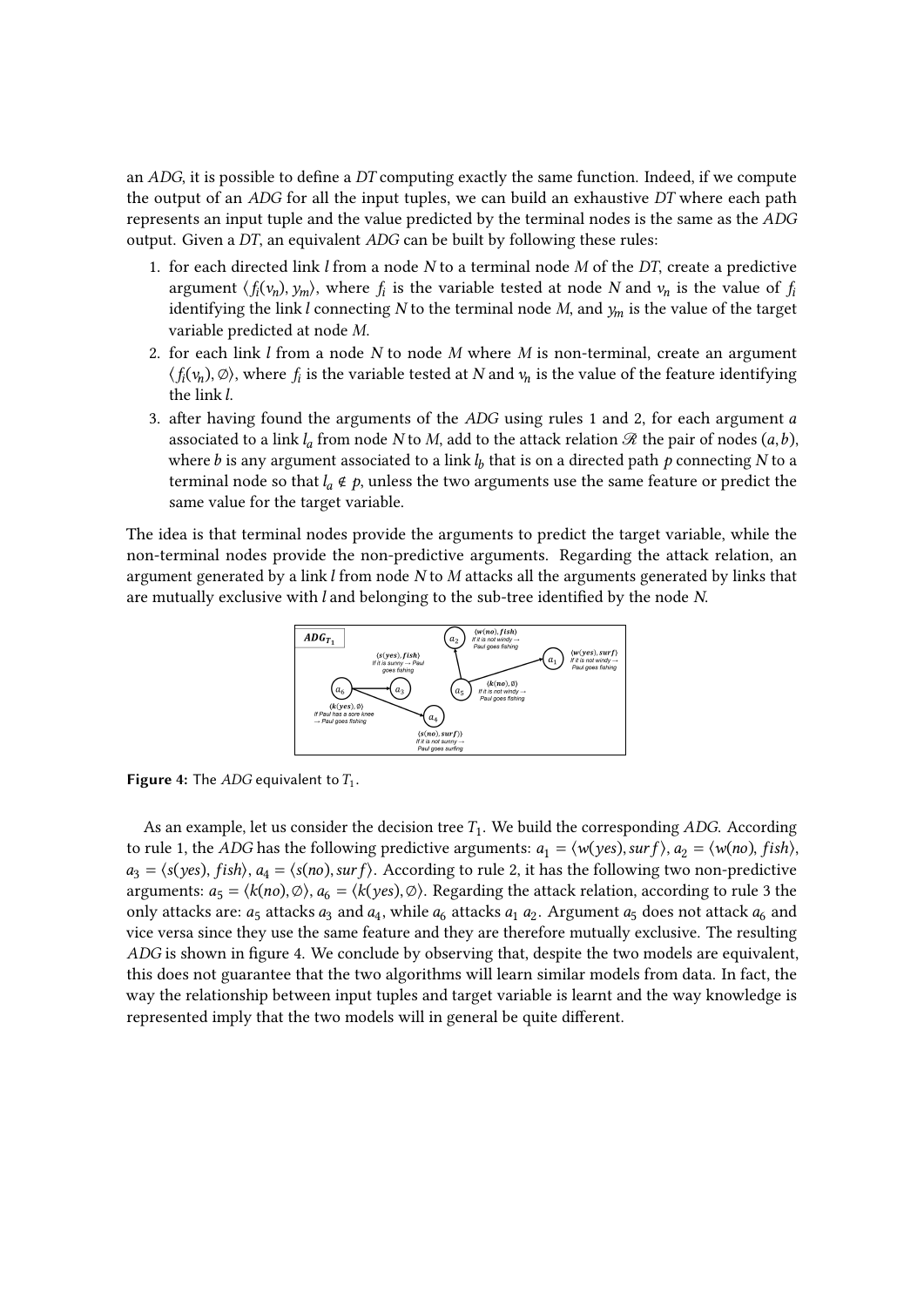# **5. An algorithm to learn ADGs from data**

In this section we present a first simple algorithm to learn ADG from data. The algorithm is a preliminary attempt, and it can be improved in multiple ways. However, it represents a starting point to study and test the potential of ADGs.

**Algorithm 2:** The function BuildADG to learn an ADG from a dataset  $\mathcal{D}$ . The dataset  $\mathcal{D}$  is described by the features  $f_1,..,f_n$  and target variable  $y$ . The target variable is binary and takes the values  $y^{+}, y^{-}$ .  $F_{i}$  represents the set of all possible values for the feature  $f_{i}$ . The function **eval** returns the selected performance indicator for a given

```
1 Inputs: Dataset \mathcal{D}, a performance threshold \Delta2 Outputs: an 
   3 Function BuildADG(\mathcal{D}, \Delta):
   4 perf \leftarrow 0; Arg \leftarrow \emptyset5 for each distinct pair (f_i, v_n) do
   6 Arg ← Arg ∪ \langle f_i(v_N), y^+ \rangle ∪ \langle f_i(v_N), y^- \rangle ∪ \langle f_i(v_N), \emptyset \rangle\label{eq:3} 7 \qquad \quad ADG_{Best} \leftarrow \langle \oslash, \oslash \rangle8 while Arg \neq \emptyset do
   9 ADG_{Best} \leftarrow ADG_{old}10 for a \in Arg do
  11 \text{ADG}_{\text{new}} \leftarrow \text{AddArg}(a, \text{ADG}_{\text{Rest}})12 perf<sub>new</sub>←eval(ADG<sub>new</sub>)
  13 if \text{perf}_{\text{new}} > \text{perf} + \Delta then
  14 perf ← perf<sub>new</sub>
  15 ADG_{best} \leftarrow ADC_{new}16 a_{best} \leftarrow a17 if ADC_{\text{Best}} == ADC_{\text{old}} then
18 return \text{ADG}_{\text{best}}19 Arg.remove(a)
20 return 
21
22 Function AddARG(a = \langle f_a(v_a), y_a \rangle, ADC = \langle Arg, \mathcal{R} \rangle)):
23 for b = \langle f_b(v_b), y_b \rangle \in Arg do
24 \qquad \qquad ADG_{\leftarrow} \leftarrow \langle Arg \cup \{a, b\}, \mathcal{R} \cup \{(a, b)\}\rangle25 \qquad \qquad ADG_{\rightarrow} \leftarrow \langle Arg \cup b, \mathcal{R} \cup \{(b, a)\}\rangle26 \qquad \qquad ADG_{\leftrightarrow} \leftarrow \langle Arg \cup b, \mathcal{R} \cup \{(a, b), (b, a)\}\rangle27 if f_a \neq f_b \land y_a \neq y_q \neq \emptyset then
28 \text{ADC} \leftarrow X \in \{ADC_{\leftarrow}, ADC_{\rightarrow}, ADC_{\rightarrow} \} where eval(X) is maximal
29 else if f_a \neq f_b then
30  \triangle ABC \leftarrow X \in \{ADG, ADG_{\leftarrow}, ADC_{\rightarrow}, ADC_{\leftrightarrow}\} where eval(X) is maximal
31 return
```
The algorithm, called BuildADG, builds an  $ADG$  incrementally by adding an argument at the time and by expanding the attack relation in order to maximize a performance indicator, such as the overall accuracy of the ADG. BuildADG is shown in algorithm 2. We consider a dataset  $\mathscr D$  with features  $\{f_1,..,f_n,y\}$  where  $y$  is the target variable, each feature  $f_i$  takes value from its corresponding set of values  $F_i$ , while the target variable is binary and it takes the two values  $y^+$ or  $y^{-}$ . The algorithm has two inputs: the dataset  $\mathscr D$  and a tuning parameter  $\Delta$ . The algorithm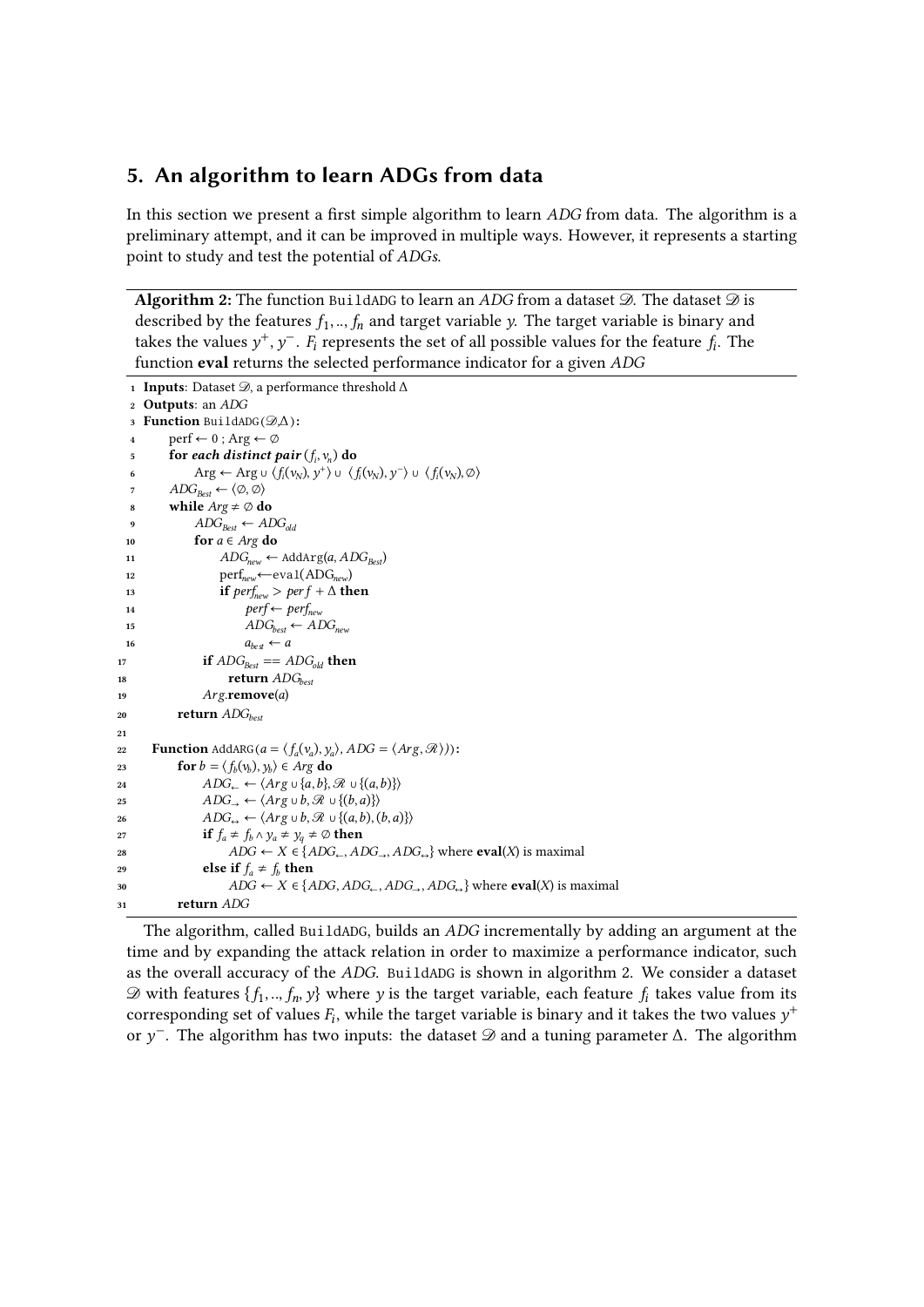starts by identifying the arguments that will be used to build the *ADG*. For each pair feature-value  $\langle f_i,v\rangle$  three arguments are added, one predicting  $y^+$ , one  $y^-$  and the neutral argument with empty conclusion  $\langle f_i(v), \emptyset \rangle$ .

Then, for each argument in  $Arg$  the algorithm adds to the  $ADS$  the argument  $a$  that increased the performance of the resulting  $\overline{ADS}$  by the highest interval, but only if the addition of a increased the performance by at least  $\Delta$  compared to the previous *ADG*. Argument *a* is removed from the list of arguments and the procedure is repeated until all the arguments have been tested or it is not possible to increase the performance of the  $ADG$  by Δ. The function AddArg is responsible for adding a new argument  $a$  to the  $ADG$ . For each argument  $b$  already in the  $ADG$ , we need to decide how the new argument  $a$  interacts with  $b$ . The resulting  $ADC$  must be well-formed to avoid logical inconsistencies. If argument  $a$  and  $b$  are mutually exclusive there is no need to add an attack link between them. The same is for the situation in which  $a$  and  $b$  are predicting the same value for the target variable  $\gamma$ . If both a and b are predictive but they predict different values for  $\gamma$  and they do not have mutually exclusive supports, an attack must be present to keep conflict-freeness. There are three possibilities:  $a$  attacks  $b$ ,  $b$  attacks  $a$  or they mutually attack each other. One of these three attacks must be present to keep the ADG well-formed, and the one generating the best ADG is kept. If either  $a$  or  $b$  are non-predictive argument, there is also the fourth possibility that there is no attack relation between the arguments (line 30).

# **6. Evaluation**

In this section, we provide a first evaluation of the BuildADG algorithm and we compare its results to a C4.5 Decision Tree. The evaluation compares the total accuracy of the two models using three benchmark datasets. An evaluation considering other performance indicators or the explainability of the models is left for future works. The datasets used for the evaluation are well-known, publicly available datasets [\[7\]](#page-14-6) for binary classification where all the features are categorical. We used  $\Delta = 0$ as parameters, meaning that any improvement to the *ADG* is retained. Table 2 shows the results for the three datasets. Performance was computed by randomly dividing each dataset into a training and testing set using an 80%-20% split ratio. We report the accuracy, balanced accuracy and the size of both the decision tree and the ADG, measured by the number of nodes and links of the graph. Table 3 shows the most important features considered by the decision tree and by the ADG. Information gain is used to rank features in the decision tree, while the proportion of times that an argument is necessary to make a prediction is used to rank features in the ADG.

|                  |         |          | Decision Tree |             |        | ADG   |      |       |       |
|------------------|---------|----------|---------------|-------------|--------|-------|------|-------|-------|
| <b>Dataset</b>   | Records | Features | Acc:          | CI 95%      | B. Acc | size  | Acc  | B.Acc | size  |
| Bank             | 600     |          | 0.82          | [0.74.0.89] | 0.82   | 28/27 | 0.75 | 0.75  | 6/7   |
| <b>US Census</b> | 32561   | 14       | 0.84          | [0.83.0.85] | 0.73   | 14/13 | 0.83 | 0.75  | 21/78 |
| Car Price        | 1782    |          | 0.94          | [0.91.0.96] | 0.92   | 20/19 | 0.88 | 0.88  | 8/11  |

**Table 2**

Results obtained by the BuildADG and the C.45 algorithm. The column *size* reports the number of nodes and links.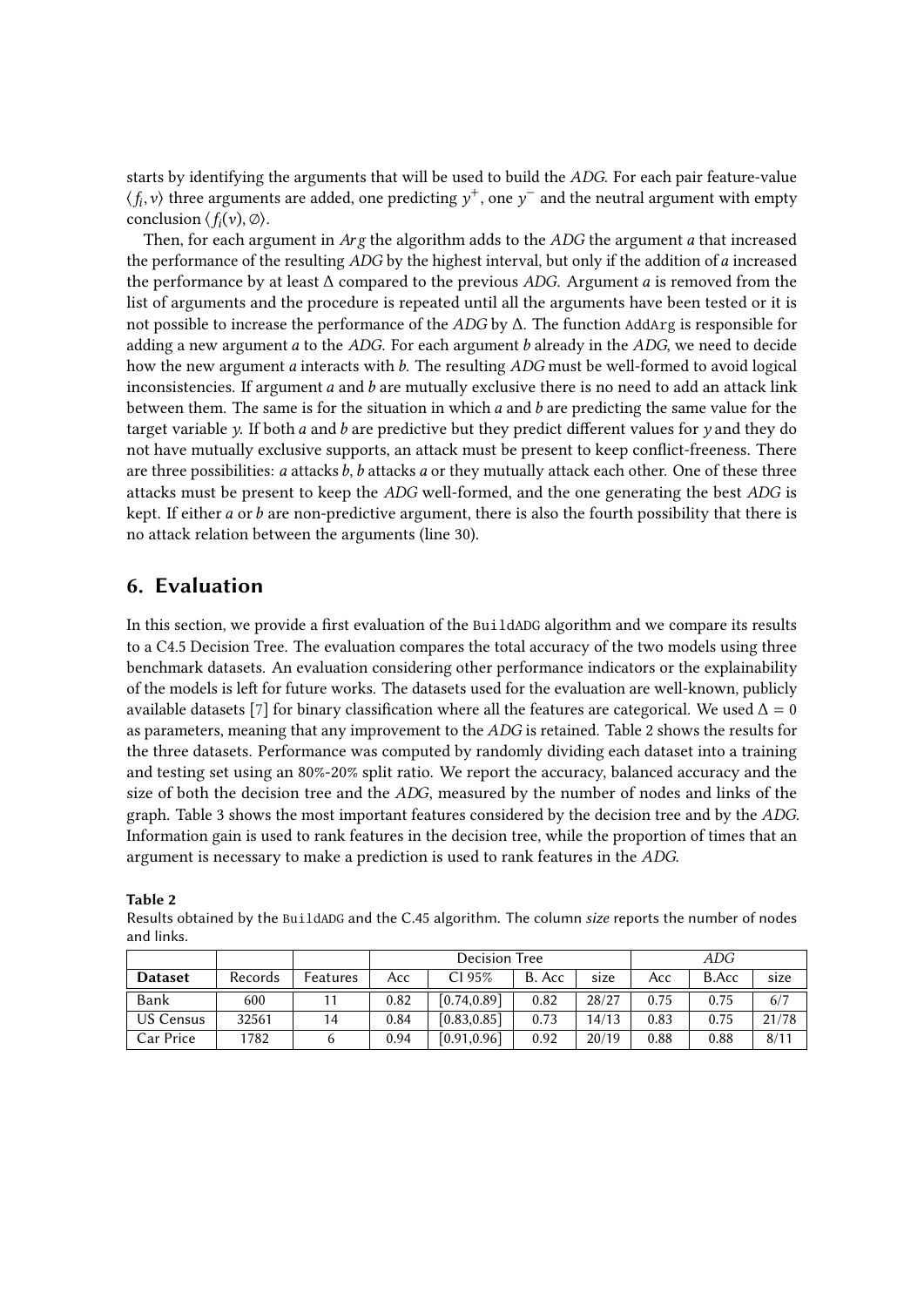In both the *bank* and *car price* datasets, the accuracy of the decision tree was statistically higher than the ADG accuracy. The gap was smaller for the *car price* dataset, where ADG registered a balanced accuracy of 0.88. For the *US census* dataset we obtained positive results: the accuracy of the ADG was in the 95% confidence interval of the decision tree accuracy and only marginally lower (83.4% versus 84.2%), and the balanced accuracy of the  $ADG$  was higher than the one of the decision tree. Regarding the size of the models learnt, we used the number of nodes and links to measure it (note how the number of links in a tree is  $N - 1$ , where N is the number of nodes). The graph was smaller for the *car price* and *bank* dataset, but more complex for the *US census* dataset. Table 3 shows the most important variables (ranked by importance) for decision tree and for *ADG*. There is a good degree of overlapping for all the three datasets, meaning that the two algorithms substantially agreed on the most important variables.

*Discussion*. The results obtained are promising but they also expose some of the weakness of the preliminary algorithm proposed. Indeed, the algorithm is naive in several aspects. For instance, the addition of a new argument is accepted if the absolute number of correctly classified instances is increased by an interval Δ even if the accuracy (i.e. the percentage of correct predictions) could decrease, showing how the algorithm has a bias in favour of increasing the coverage of the instances rather than maximizing the accuracy. The algorithm also needs a pruning procedure, similar to the ones used in a decision tree. The result of the *US census* dataset shows that an *ADG* can became very complex, harming the understandability of the outputs but also increasing the chance of model overfitting. A pruning strategy should reduce the complexity of the model, keeping its accuracy high. One idea could be to introduce a regularization parameter similar to the one present in the cost-based pruning mechanism of a decision tree, parameter that will penalize complex , forcing the algorithm to find a trade-off between complexity and performance. Finally, our preliminary algorithm is not computationally efficient, and it can be optimized in multiple ways, including an approximation using Monte Carlo simulation.

| <b>Dataset</b> | Decision Tree                          | ADG.                          |     |
|----------------|----------------------------------------|-------------------------------|-----|
| Bank           | age, children, income                  | children, income, married     | 2/3 |
| US Census      | relation, marital status, cap gain,    | cap gain, degree, ed num,     | 5/7 |
|                | degree, ed num, gender, occupation     | hours, relations, age, gender |     |
| Car Price      | persons, safety, maintenance, lug boot | persons, safety, price,       | 3/4 |
|                |                                        | maintenance                   |     |

**Table 3**

# **7. Related Works**

Most important variables for decision tree and ADG

Recently, there has been an increasing number of studies mixing argumentation theory and machine learning methods. However, very little studies directly face the problem of learning an argumentation graph from data. The large majority of applications are in the field of argumentation mining, where arguments are extracted automatically from text using NLP techniques either in a data-driven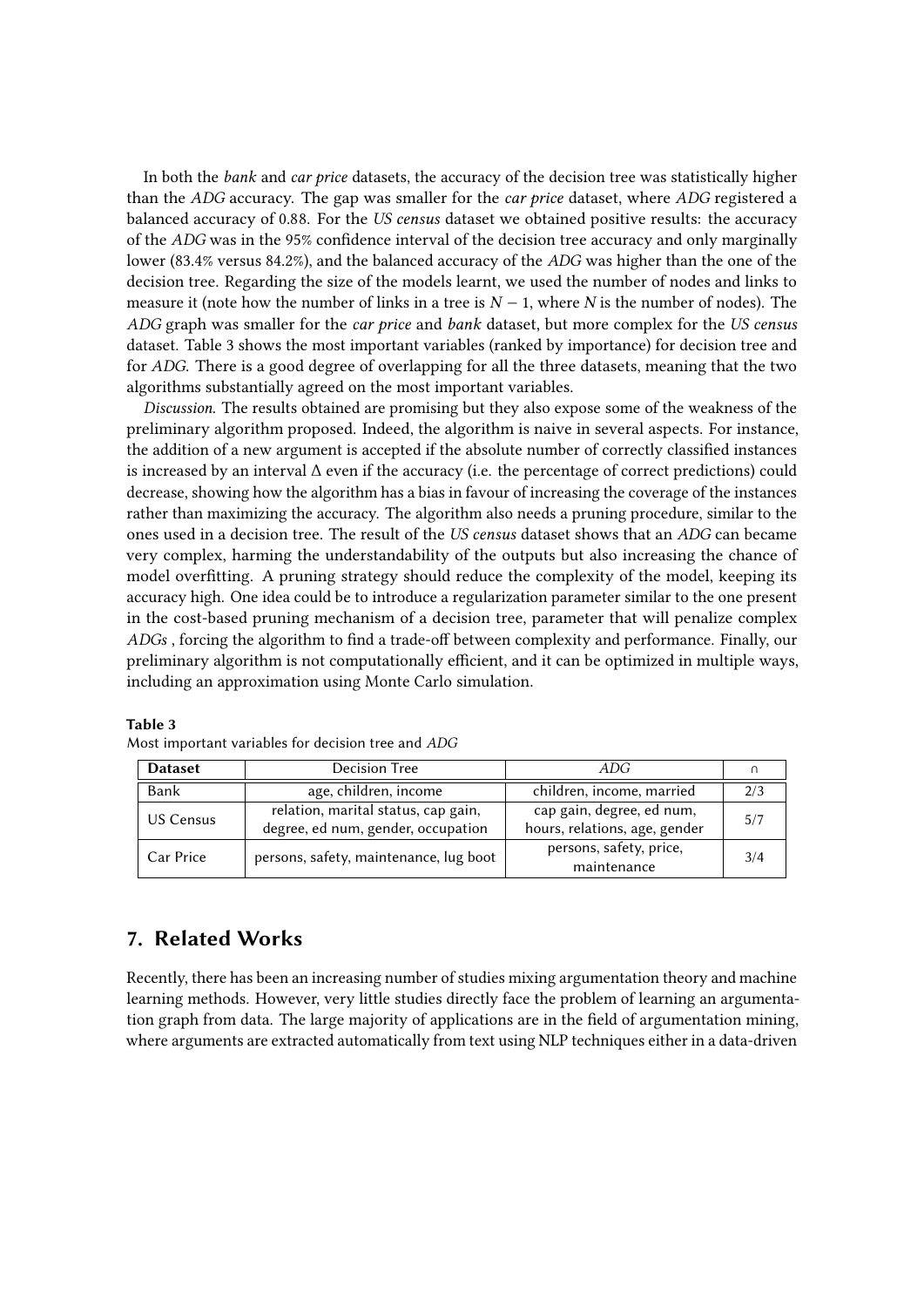fashion or in a mixed approach where an explicit structure of arguments has to be matched on the text [\[8\]](#page-14-7),[\[9\]](#page-14-8),[\[10\]](#page-14-9). In both cases, learning an argumentation graph from data is not part of the problem. In [\[11\]](#page-14-10) the authors learnt the strength of a probabilistic argumentation frameworks using the Bayesian inference rule, while in [\[12\]](#page-14-11) the authors proposed an algorithm to learn a probabilistic argumentation graph given a set of extensions. A different approach is the one where machine learning techniques have been adopted to predict the acceptability of arguments under a given semantics. In [\[13\]](#page-14-12) this problem was tackled by modelling it as a multinomial classification task and by using convolutional neural networks to learn the acceptability of arguments. The work by Craandijk and Bex [\[14\]](#page-14-13) had a similar aim. The authors proposed to use special neural networks, called argumentation graph neural network (AGNN), to learn a binary classification model predicting whether an argument is accepted or rejected. The difference from our approach is that in those approaches an argumentation framework already exists, and the problem is to learn the output of a semantics applied to the argumentation framework. On the contrary, our problem is to learn such argumentative framework from data. Moreover, our aim is to learn a Dung-like argumentation framework that could generate understandable justifications, while the aim of both [\[13\]](#page-14-12) and [\[14\]](#page-14-13) is not the intelligibility of the model, but rather to train a black-box deep neural network to compute a semantics accurately. In [\[15\]](#page-14-14) the authors proposed to use genetic algorithms to learn a gradual argumentation graph, considered as an instance of a sparse multi-layer neural network. To obtain a well-interpretable model, the authors proposed to use a fitness function balancing sparseness and accuracy of the classifier. The paper presents experimental results on standard benchmark datasets from the UCI machine learning repository [\[7\]](#page-14-6). The results obtained showed an accuracy comparable to decision trees across the three datasets evaluated. In [\[16\]](#page-14-15) the authors proposed a method to equip autonomous agents with the ability to argue and explain their decisions. Similar to our approach, arguments and attack relations between arguments are built from a set of training examples. The generation of arguments is also based on all the pairs feature-values found in the training dataset. Two types of attacks are defined, symmetrical rebuttal attacks and unidirectional undercutting attacks. Differently from our work, these attacks are explicitly identified by the structure of the arguments rather than being decided based on how well they fit the dataset given.

# **8. Conclusions**

In this paper, we presented a novel data-mining algorithm called argumentative decision graphs ( $ADC$ ). An  $ADC$  is a special argumentation framework where arguments have a rule-based structure and an attack relation is defined among arguments.  $ADGs$  are learnt from data in a supervised way and they can be used for classification tasks. We have discussed the main differences and similarities with similar models such as decision trees, showing a translation between the two formalisms. Unlike decision trees, the output of an  $ADC$  can be also an undecided status, where the graph does not have enough reasons to predict a value for the target variable. This is due to the use of argumentation semantics to identify the arguments of an  $ADG$  that are accepted and consequently make a prediction on the target variable. We evaluated a preliminary greedy algorithm to learn an ADG from data using benchmark datasets and we compared our results with the C4.5 decision tree algorithm. Our results showed how *ADG* had an accuracy lower or comparable to decision trees, a